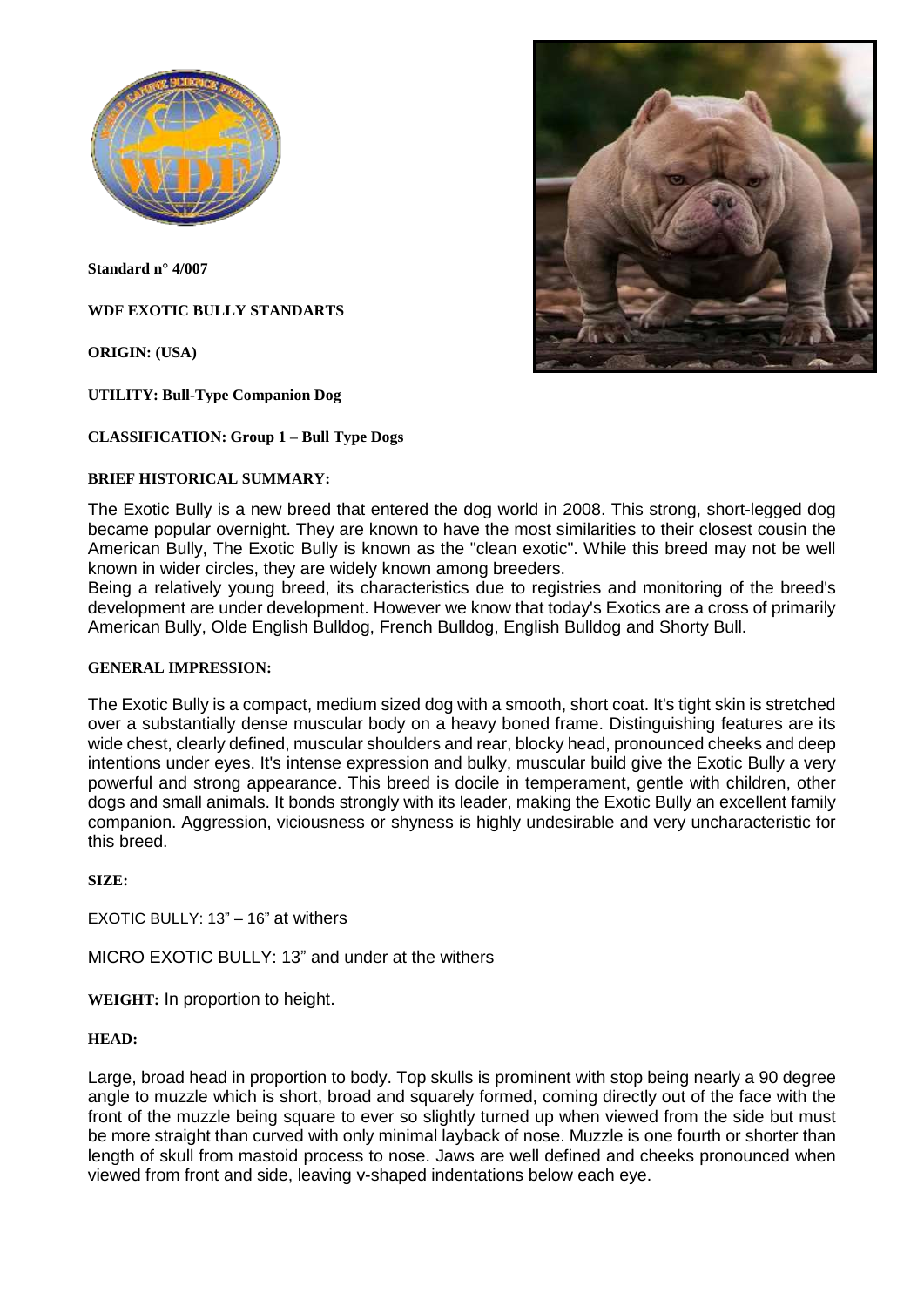## **EARS:**

Rose ears set high on head either natural or cropped.

# **EYES:**

Oval shaped set low down in skull and far apart. Round eyes are undesirable. Any color with the exception of pink or red eyes or any form of albinism. Blue eyes are acceptable but undesirable. Eyes that buldge or protrude from the skull or eyes of differing color are a fault.

## **BITE:**

can be undershot or scissor but not more than 1/4"

# **NECK:**

Heavy, muscular, short and arched.

#### . **FOREQUARTERS:**

Muscular and defined with visibly defined muscle group in shoulders. Forelegs short and sturdy with slight curve or bow to forelegs when viewed from front. Pasterns are upright with feet pointing directly forward. Feet should be tight, knuckled up and pointing forward and in proportion to body.

## **BODY:**

Bulky and muscular with a well-rounded rib cage, wide chest that is let down to at least the elbow. The topline is level or sloping slightly downward from withers to rump. The ideal Exotic Bully should appear short and square but when measured back will be slightly longer than measurement from withers to ground.

## **HINDQUARTERS:**

Well-muscled, let down at hicks, turning neither in nor out. Rear is balanced with shoulders in width. Croup slopes slightly down to tail. Angulation of stifle is moderate.

## **TAIL:**

Low set tail free of kinks, knots or curves, extending to the hock and tapering to a fine point.

## **COAT:**

Short, tight and glossy. All hair less than 1/2" in length.

## **COLOR AND PATTERN**:

All colors and patterns are permissible. (Included MERLE)

# **GAIT:**

Given its bulky body style, the movement of the ideal Exotic Bully is somewhat restricted, limited in its action whereas it moves with short quick steps and rear feet skim the ground. This is not an endurance breed but a breed with short, powerful bursts of activity.